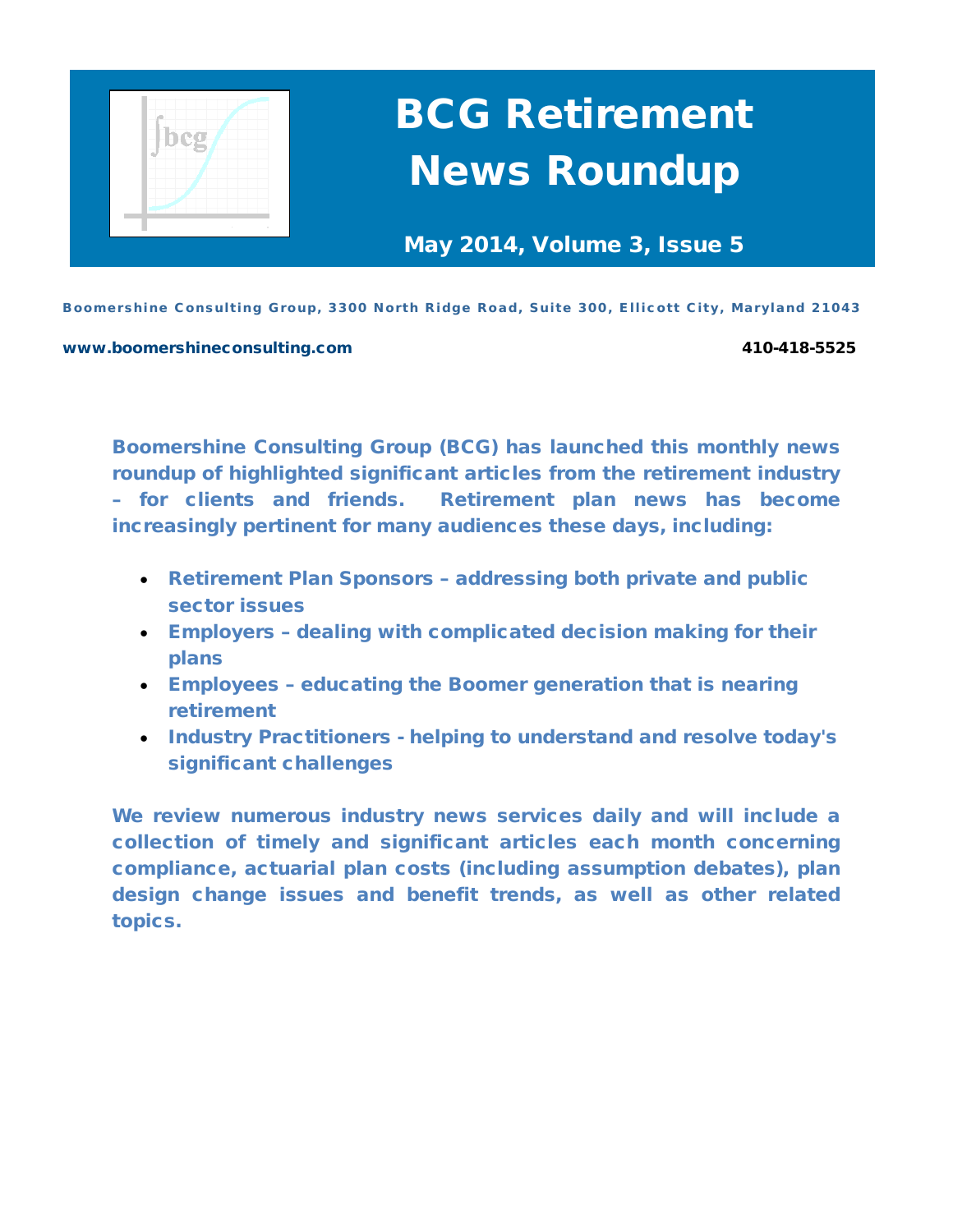# BCG Retirement News Roundup 2014

| <b>INSIDE THIS ISSUE</b>                                                                              |  |
|-------------------------------------------------------------------------------------------------------|--|
| <b>Public Sector/Government Plans</b>                                                                 |  |
| New York state pension ends fiscal year with<br>record assets                                         |  |
| <b>Baltimore approves moving new city employees</b><br>to DC or hybrid plan                           |  |
| Stockton bankruptcy judge to decide if pensions<br>should share losses                                |  |
| Judge halts Illinois pension reform law due to<br><b>lawsuits</b>                                     |  |
| Fitch: State pension plans' funding climbs in 2013<br>despite low contributions                       |  |
|                                                                                                       |  |
| <b>Private Sector</b>                                                                                 |  |
| Maryland governor creates private-sector<br>retirement task force                                     |  |
| Marco Rubio's plan to fix America's retirement<br>system                                              |  |
| <b>Additional Action Required by Late Filers of Form</b><br>5500 (Even Those That Have Already Filed) |  |
| <b>Final Rule Issued on Phase-in of PBGC Guarantee</b><br>for Shutdown Pensions                       |  |
| 3 Approaches to Income-Replacement Ratios in<br><b>Retirement</b>                                     |  |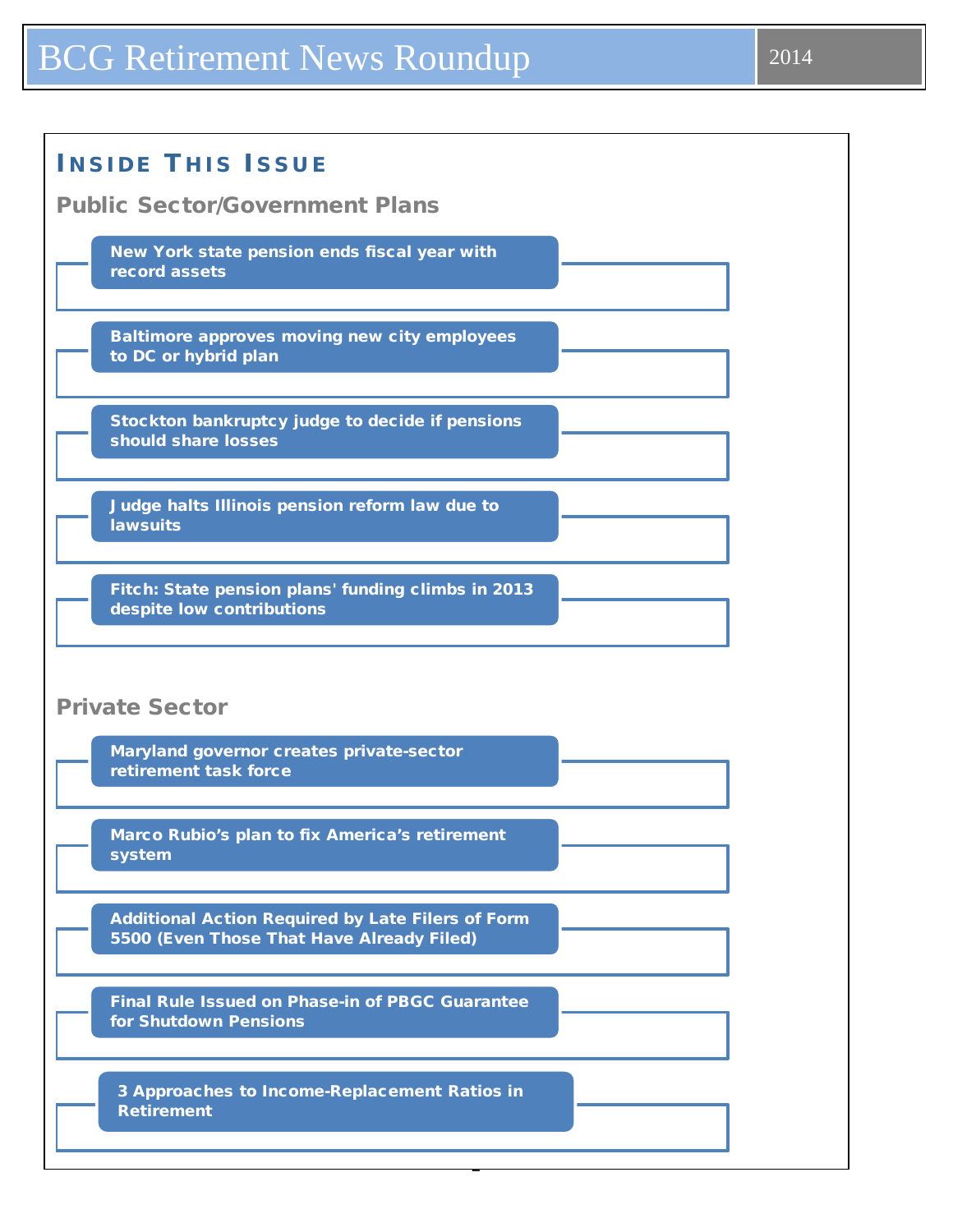# Public Sector/Government Plans

### <span id="page-2-0"></span>New York state pension ends fiscal year with record assets

New York state's pension fund reached its highest value on record of \$176.2 billion at the end of its fiscal year in March as the rate of return on its investments jumped to 13.02 percent, the state comptroller said on Monday.

The public pension fund, the third largest in the country, ended the previous fiscal year with \$160.4 billion in assets after its investments returned 10.4 percent.

Investment earnings provide the bulk of public pensions' revenues and last year's rising stock market offered much-needed respite for retirement systems that were hurt by both the financial crisis and states' budget crunches. Public pensions ended 2013 with \$3.192 trillion in cash and security holdings, the highest level since 1968, according to the U.S. Census.

The performance of the New York State Common Retirement Fund's assets mirrored the wider market from April 1, 2013 through March 31, 2014. The New York fund's rate of return was nearly double its long-term expected rate of 7.5 percent and the highest since fiscal 2011.

Domestic equities, which make up 37.7 percent of the fund, had returns of 22.3 percent and foreign stocks, representing 13.1 percent of the portfolio, had returns of 13.1 percent. Global equities, an asset class made up of both domestic and foreign stocks which is only a sliver of the allocations, returned 25.1 percent.

The fund's fixed-income investments, 21.4 percent of its total portfolio, had losses of 0.2 percent. Its Treasury Inflation-Protected Securities, representing 5.8 percent of the portfolio, had losses of 6.2 percent.

In recent years, many pensions have branched out into riskier investments in the hope of higher earnings.

The New York retirement fund's "absolute return strategies," or hedge funds, now make up 3.2 percent of its investments and had returns of 9.9 percent last fiscal year. "Opportunistic Alternatives," or investments that offer high risk-adjusted returns, only constitute 0.3 percent of its portfolio and had returns of 7.8 percent.

**<sup>©</sup> Reuters.com. All rights reserved.**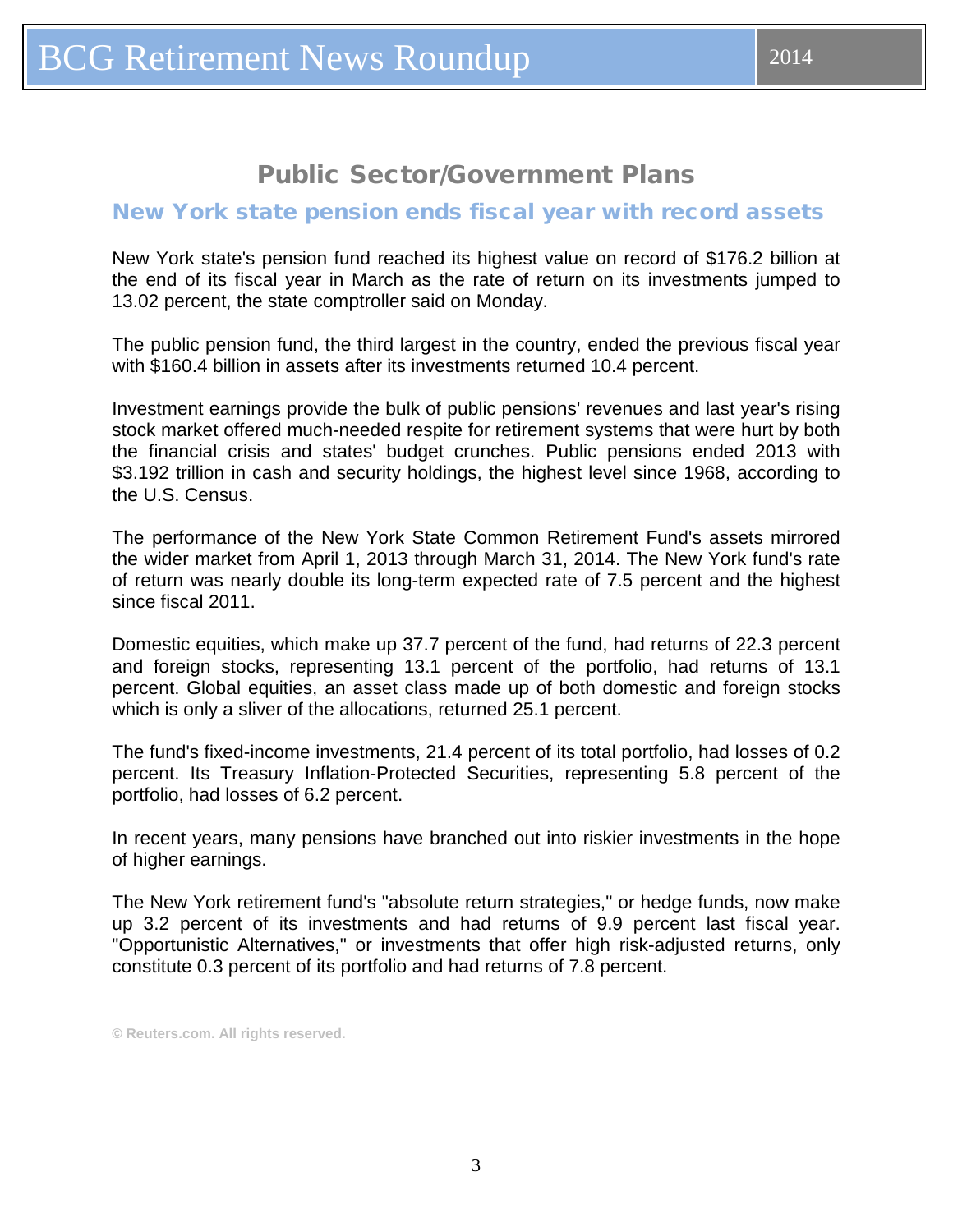## <span id="page-3-0"></span>Baltimore approves moving new city employees to DC or hybrid plan

Baltimore will offer new employees the choice of a defined contribution plan or a hybrid plan under reforms approved Monday by the City Council.

Newly hired workers will contribute 5% of their salaries to either plan. Current workers started contributing 1% last year to the \$1.5 billion Baltimore City Employees' Retirement System defined benefit plan. Contributions will increase 1 percentage point over the next four years until they reach the 5% level. Before 2013, employees didn't make contributions. The city will contribute 4%.

The reforms were a compromise between union officials and Mayor Stephanie Rawlings-Blake, who last year proposed putting newly hired city employees into a defined contribution plan.

"Rather than waiting on a fiscal disaster, Baltimore is, again, being proactive in getting our finances in order for the long term by taking decisive action to significantly slow the growth of our unfunded pension liabilities," Ms. Rawlings-Blake said in a statement.

In 2013, Ms. Rawlings-Blake unveiled a 10-year plan for dealing with a \$686 million unfunded liability in the city employees pension fund, and a \$765 million unfunded liability in the \$2.26 billion Baltimore City Fire & Police Employees' Retirement System.

Ms. Rawlings-Blake will introduce legislation this summer to make similar changes for newly hired police and fire employees, a spokeswoman said.

The effective date of the changes was not available at press time.

**Copyright © 2014. Crain Communications, Inc**

## Stockton bankruptcy judge to decide if pensions should share losses

The judge presiding over Stockton, California's bankruptcy case on Tuesday said he will question officials from Calpers to determine whether the nation's largest pension fund can be forced to take losses in the case along with other creditors.

Describing the thorny question of whether the California Public Employees' Retirement System should remain whole while other creditors absorb steep losses as a "festering sore," U.S. Bankruptcy Court Judge Christopher Klein said he needed to consider

4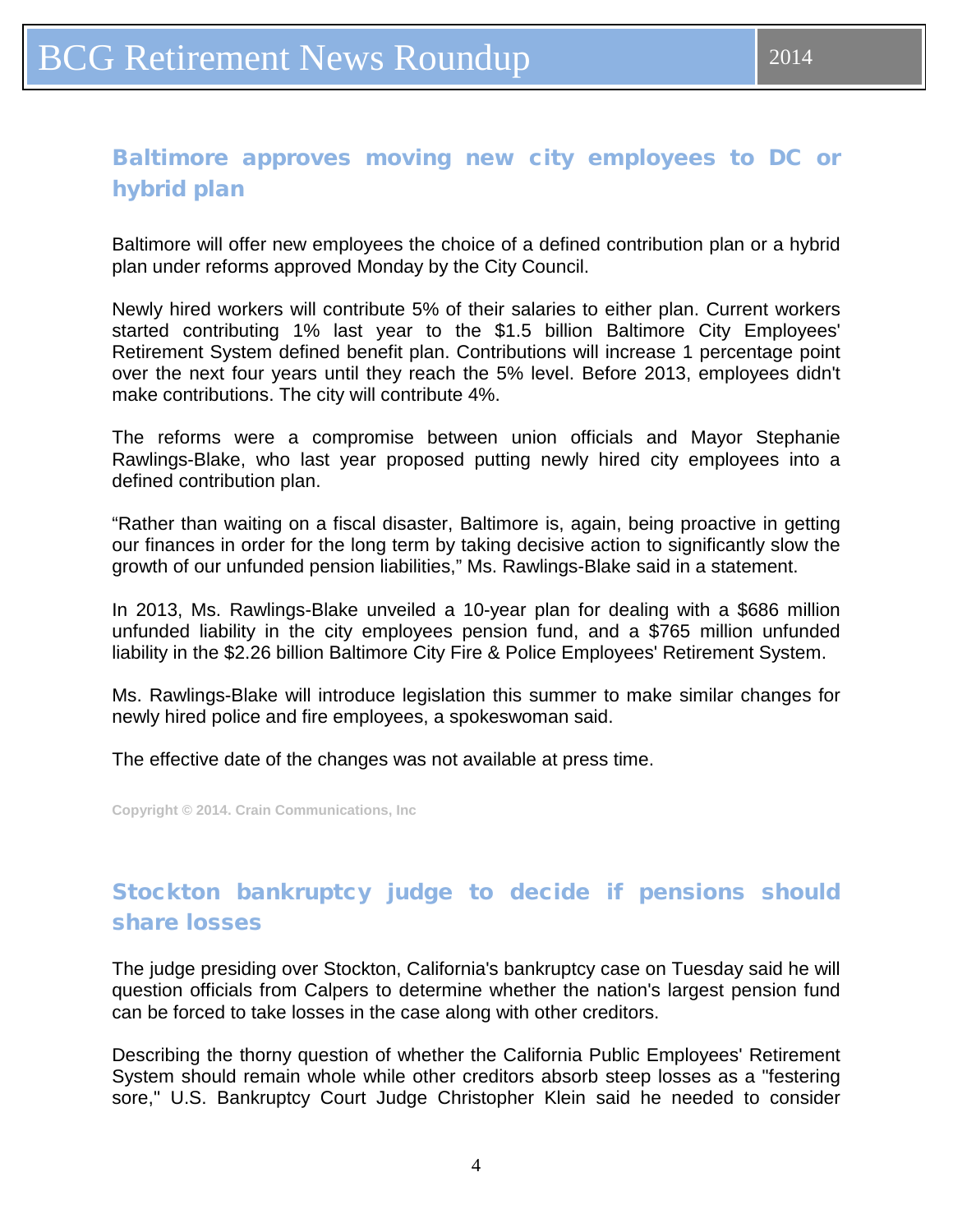alternatives for the matter. Calpers contends its protected status is guaranteed under law, and Stockton, which declared bankruptcy nearly two years ago, has not tried to impose any losses on the \$285.2 billion pension fund.

"We have a festering sore here. We got to get in there and excise it and figure out what the story is. Maybe Calpers is correct, maybe not," Klein said, in a dramatic turn in a trial that began on Monday.

A decision that Calpers could be impaired has wide-ranging implications for public employee pensions across the country and comes as a handful of distressed cities battle their way through insolvency proceedings. In December, U.S. Bankruptcy Court Judge Steven Rhodes ruled Detroit may legally reduce public pension benefits, despite Michigan's constitutional protection of public pensions. In southern California, the city of San Bernardino is currently in mediation with Calpers.

The attorney for Calpers, Michael Gearin, suggested the court should not consider plans other than the one presented by the city, which left pensions untouched.

"There is a bit of the cart before the horse here," said Gearin. "What we are in jeopardy of is embroiling the city in a messy problem that the city does not want to be embroiled in."

But Judge Klein said he would be rubber stamping the city's proposal if he did not consider the alternatives.

Stockton has avoided impairing Calpers, fearing a \$1.6 billion termination fee, and "the real and palpable belief that if we take on pensions, we lose employees," said Stockton attorney Marc Levinson.

In the second day of trial to determine if Stockton can exit bankruptcy, proceedings mainly centered around the city's holdout creditor, two funds managed by Franklin Templeton Investments, which is poised to receive less than a penny on the dollar under the city's plan.

Attorneys for Franklin pressed its case that it is being treated unfairly. They refuted the testimony of Stockton Economic Development Advisor Val Toppenberg, who said the golf courses and ice arena it built with money raised from Franklin's \$35 million bonds are worthless. Toppenberg conceded the city had reached that conclusion without the assistance of professional appraisers.

"I was able to subtract zero from zero," said Toppenberg, noting that the properties have operated at an aggregate loss for the last eight years.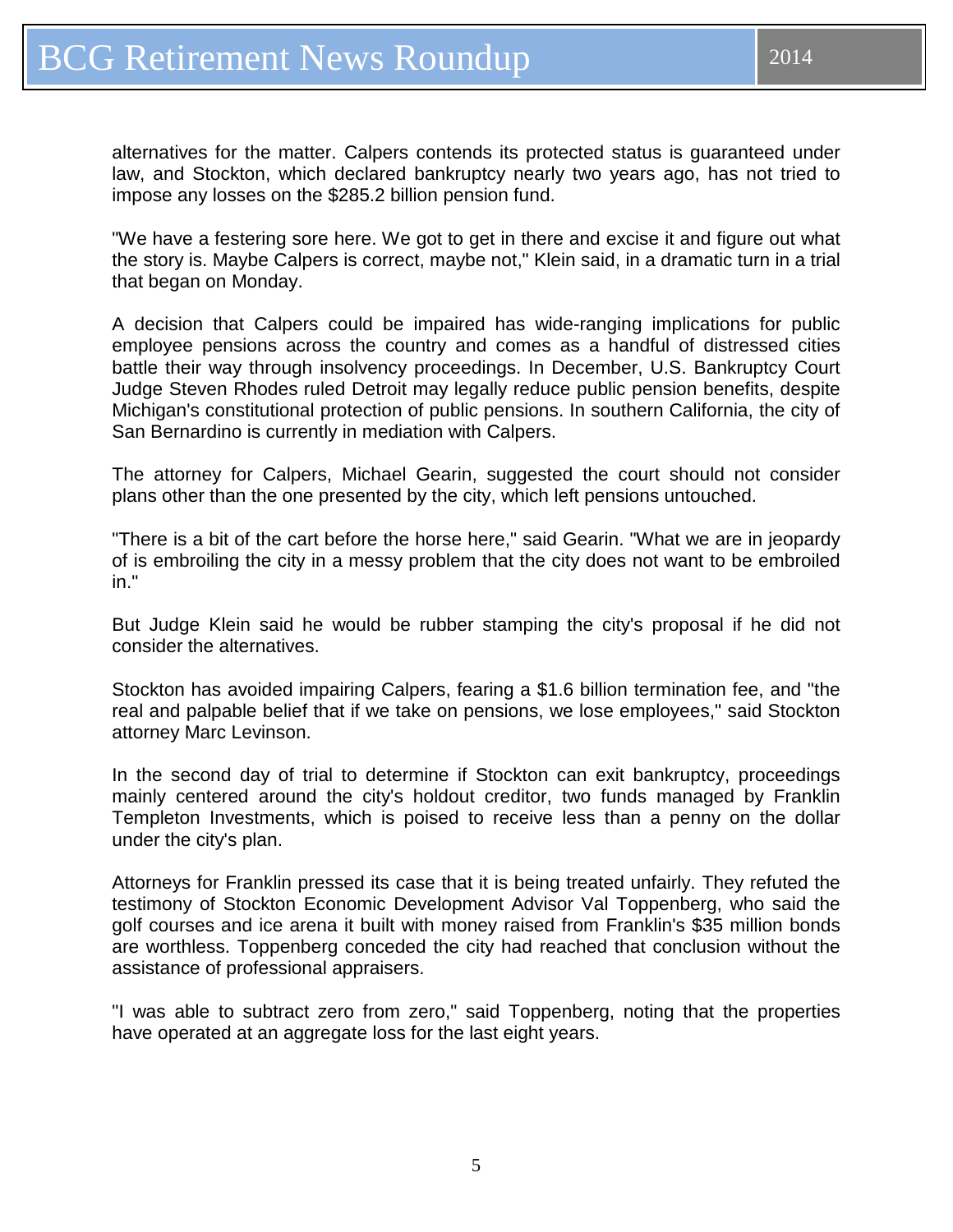<span id="page-5-0"></span>Franklin highlighted that the city is planning to use public facility fees, revenue that could be used to pay back Franklin's bonds, on other projects and, in part, to pay its bankruptcy lawyers.

"There is room for the city to pay Franklin a heck of a lot more than a penny on the dollar," said James Johnston, attorney for Franklin.

The trial is scheduled to last through Thursday, but Stockton could remain in Chapter 9 protection if the judge does not find the city's plan to exit bankruptcy is fair and feasible.

**© ©Reuters.com. All rights reserved.**

## Judge halts Illinois pension reform law due to lawsuits

An Illinois judge on Wednesday suspended the state's new pension reform law until lawsuits brought by unions, retirees and others challenging the constitutionality of the overhaul of the retirement system are resolved.

"This law is going no place until there is a final resolution on the merits (of the lawsuits)," said Don Craven, an attorney who filed a lawsuit against the law on behalf of the Illinois State Employees Association Retirees.

The law was to have taken effect on June 1. It would reduce retirees' benefits and raise the retirement age to save the state nearly \$145 billion over 30 years.

One of the main groups opposing the law is known as the We Are One Illinois labor coalition. The lawsuits claim the reforms violate the Illinois Constitution, which protects public worker pensions from being diminished or impaired.

The coalition applauded Judge John Belz's ruling in Sangamon County Circuit Court.

"This is an important first step in our efforts to overturn this unfair, unconstitutional law and to protect retirement security for working and retired Illinois families," said a statement from Michael Carrigan, president of the Illinois AFL-CIO, on behalf of the coalition.

Maura Possley, a spokeswoman for Illinois Attorney General Lisa Madigan, who is defending the law, said the ruling was under review.

"The goal of the pension reform law is to stabilize the pension systems. Unfortunately, this decision will likely further burden the systems and hurt taxpayers," Possley said.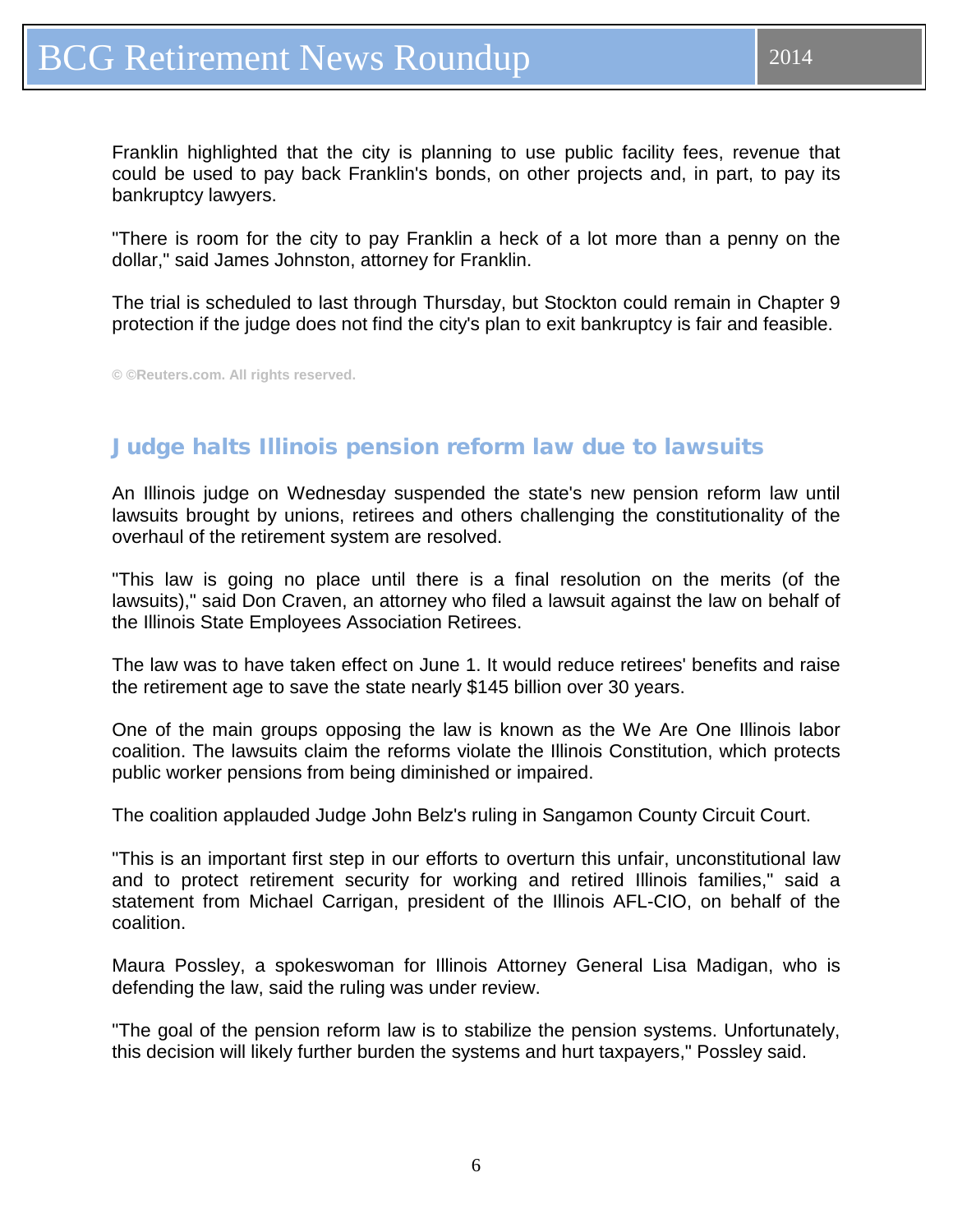<span id="page-6-0"></span>The law, enacted in December, reduces and suspends cost-of-living increases for pensions, raises retirement ages and limits the salaries on which pensions are based.

Illinois has had the worst-funded pension system among all U.S. states after decades of skipping or skimping on pension payments. As a result, credit rating agencies have slapped Illinois with the lowest ratings among states.

Abdon Pallasch, Illinois' assistant budget director, said the judge's ruling was not unexpected and will not impact the budgets for the current and next fiscal year, which begins July 1.

The law offers workers and retirees some incentives, including a reduction in contributions toward pensions and a method for ensuring the state fully makes its contributions.

**Copyright © ©Reuters.com. All rights reserved.**

## Fitch: State pension plans' funding climbs in 2013 despite low contributions

While the funding ratios of U.S. state defined benefit pension plans improved in fiscal year 2013, significant challenges remain, according to a Fitch Ratings report.

The credit rating agency's report reveals that median reported funding ratios of 97 state plans based on actuarial valuations rose to 71.6% in 2013, from 69.1% in 2012. The gains are attributed to strong investment returns that were generally ahead of plan discount rate assumptions.

Despite the gain, actual contributions to plans still run short of actuarially calculated annual required contributions, with only 37 of the 91 state plans that provided this information receiving at least 100% of those required contributions.

Three New Jersey pension funds — the Police & Fireman's Retirement System, Public Employees' Retirement System, and Teachers' Pension & Annuity Fund – received about 28% each of those required contributions, by far the smallest percentage of the 91 plans measured. Assets of those plans total \$76.8 billion.

Washington State Law Enforcement Officers and Fire Fighters Retirement System-Plan 1 had the best funding ratio at 135%, followed by Washington State Law Enforcement Officers and Fire Fighters Retirement System-Plan 2 at 113.7%.

Of the 96 plans for which rolling amortization risk was measured, 55 plans assume a rolling, 30-year amortization of unfunded liabilities, which current Governmental

7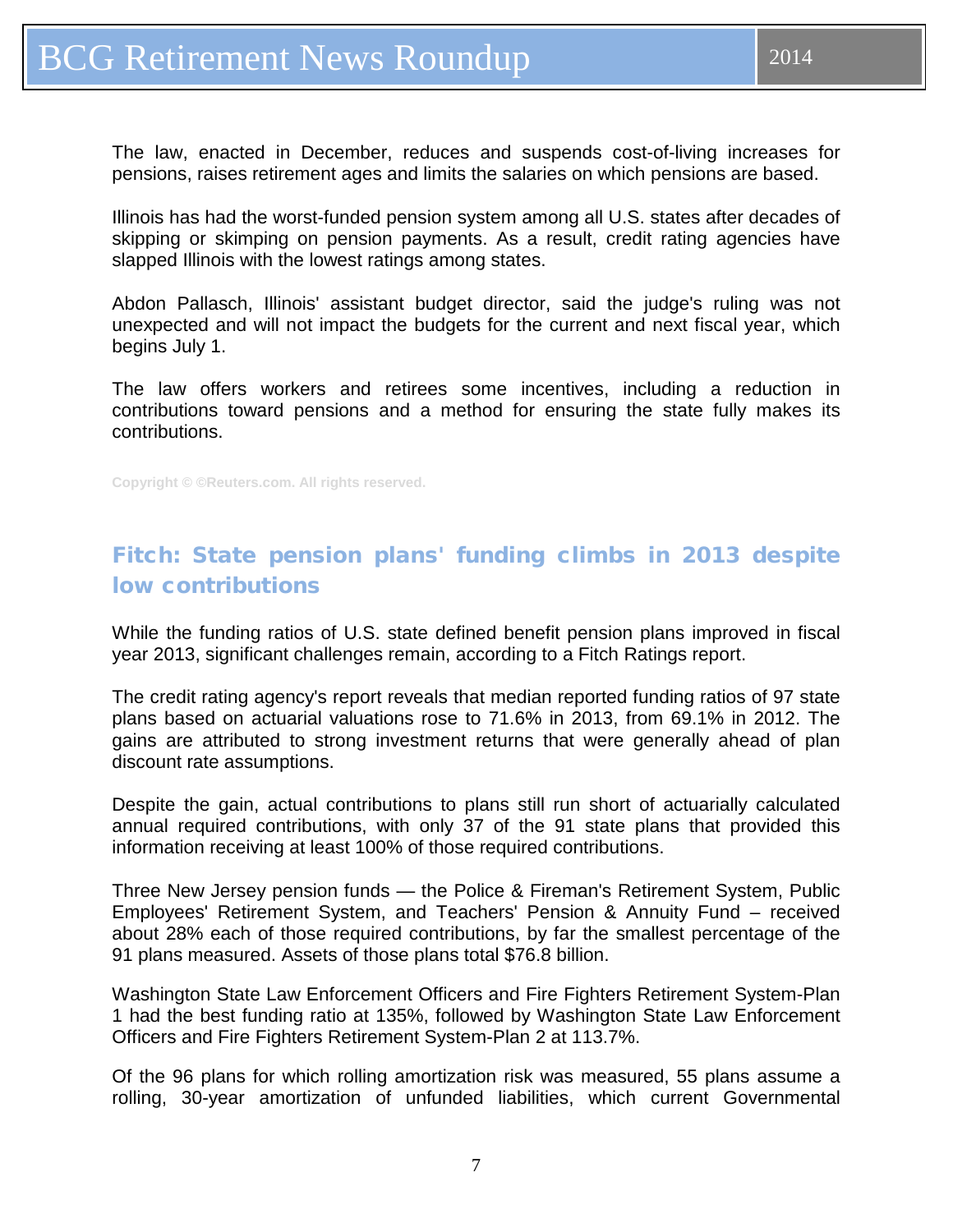<span id="page-7-0"></span>Accounting Standards Board standards allow, but the report states "the re-amortization of liabilities over new 30-year periods means that little meaningful progress is possible toward full funding absent investment gains above the discount rate assumption."

The Kentucky Employees Retirement System-Non-Hazardous reports the worst actuarial funding ratio at 23.2%, followed by the Illinois State Employees Retirement System at 34.2%.

Actuarial valuation dates for the report range from April 1, 2012, to Oct. 1, 2013, depending on the availability of state reports.

**Copyright © 2014 Crain Communications Inc.**

# Private Sector

## Maryland governor creates private-sector retirement task force

Maryland Gov. Martin O'Malley created a retirement security task force to consider ways to expand access for private-sector workers without retirement plans at work.

Mr. O'Malley tapped former Lt. Gov. Kathleen Kennedy Townsend this week to chair the Governor's Task Force to Ensure Retirement Security for All Marylanders. Ms. Townsend is managing director of alternative investment manager The Rock Creek Group and founder of the Center for Retirement Initiatives at Georgetown University. The task force will be looking for "innovative solutions," Ms. Townsend said in a statement. In addition to considering legislative or regulatory changes, the task force will study how other states and countries approach the issue.

The shortfall in retirement savings "poses a significant threat to Maryland's fiscal stability and economic growth," Mr. O'Malley said in his executive order creating the group. "It may be beneficial for private-sector employees in Maryland who have no employer-provided plan to gain access to a professionally managed retirement program that assures reliable retirement income."

In addition to officials from state agencies and the Legislature, task force members will include representatives from labor unions, the financial services industry and retirees. State Treasurer Nancy Kopp, who is chairwoman of the \$43 billion Maryland State Retirement & Pension System, Baltimore, will also serve on the task force. The group will submit a report by Dec. 4 and is scheduled to disband by Feb. 5, 2015, unless further study is needed. The schedule for appointments and meetings was not available by press time.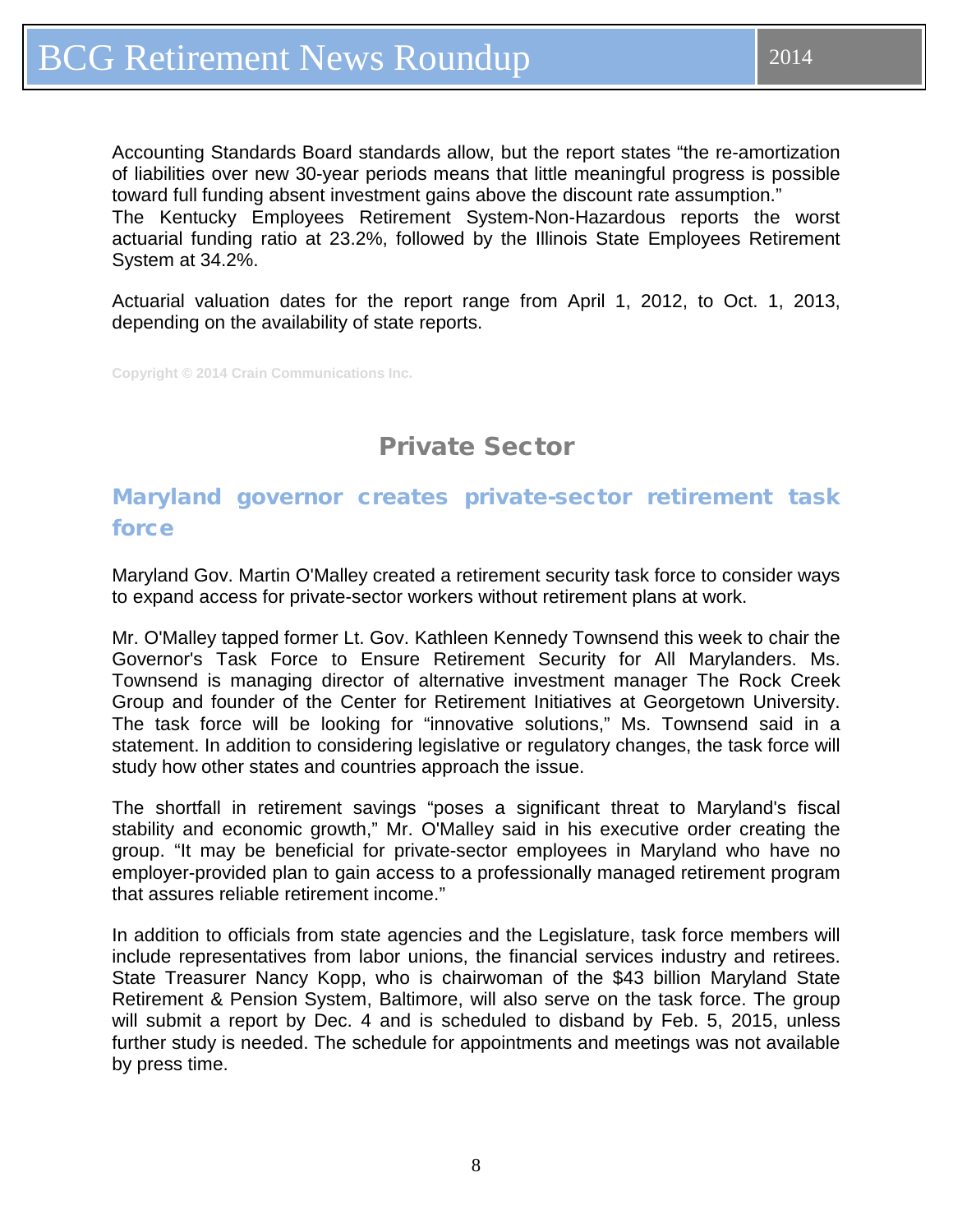<span id="page-8-0"></span>"I understand that a lot of people across Maryland feel anxious about their retirement, and we are taking action to help," Mr. O'Malley said in a statement.

**Copyright © 2014 Crain Communications Inc**

## Marco Rubio's plan to fix America's retirement system

Sen. Marco Rubio (R-Fla.), who is considering a presidential bid in 2016, announced a broad plan Tuesday to reform America's retirement system.

During a speech organized by the National Press Club, Rubio proposed raising the retirement age for younger workers, opening up the retirement program used by Congress to non-government workers, and eliminating the payroll tax for people who continue to work after reaching full retirement age. Rubio also proposed scaling back Social Security benefits for wealthy retirees by slowing how quickly benefits will increase for those retirees who may not rely as much on Social Security payments.

Some of Rubio's proposals have been suggested before, and, for obvious reasons, raising the retirement age is rather unpopular with voters. Rubio is trying to work around this by keeping the full retirement age between 65 and 67 for people age 55 or older -- it changes depending on when you were born -- while gradually raising the age for younger workers. But some economists have argued that low-income workers could get stuck with fewer benefits since they typically die younger than higher-earning workers.

Rubio wants to open up the federal Thrift Savings Plan -- which is available to members of Congress and their staff -- to people who don't have access to a retirement plan through their employers. Similar to a 401(k), the thrift plan lets workers contribute up to \$17,500 of their pay annually before taxes in a retirement account. The thrift savings plan also comes with lower fees than what most consumers are charged through private defined-contribution plans, Rubio said.

"The twisted irony is that members of Congress – who are employees of the citizens of the United States – have access to a superior savings plan, while many of their employers – the American people – are often left with access to no plan at all," Rubio said during the speech.

Part of the challenge for America's retirement system is broadening access. Only 64 percent of workers said that they or their spouse have retirement savings, according to a report released in March by the Employee Benefit Research Institute, which tracks benefits programs. But those workers haven't saved much. Some 36 percent of workers said they had put away less than \$1,000 in retirement savings. And people who don't have access to a retirement savings plan, such as a 401(k), are much less likely to save. Only one in five workers without a retirement plan had saved money for retirement, compared with 90 percent of workers who participated in a savings plan.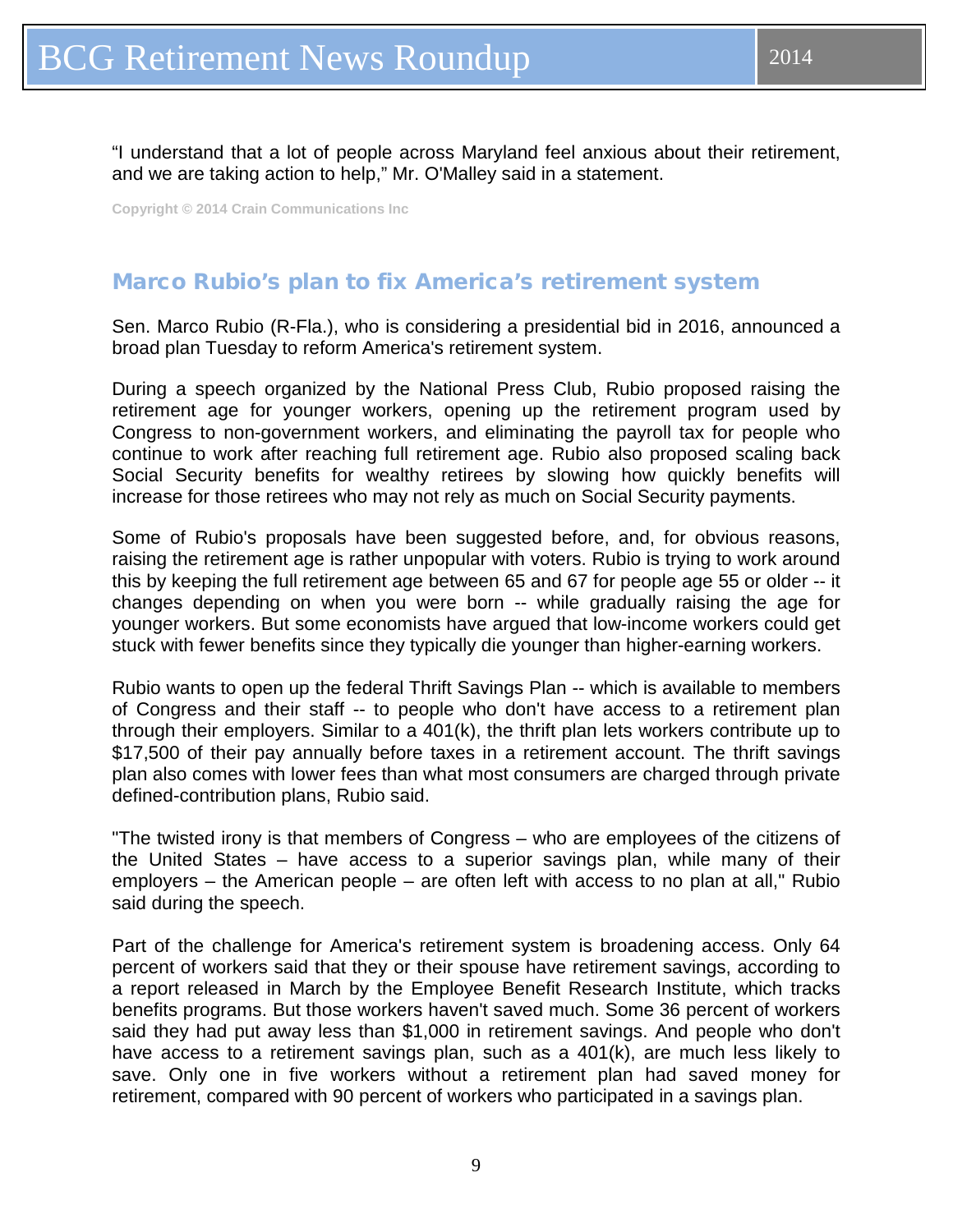<span id="page-9-0"></span>People are generally hungry for better retirement savings options. In a survey released last week by Towers Watson, a professional services consulting firm, less than 50 percent of workers said they felt their plans would meet their needs in retirement, and the majority of employees said they would be willing to pay more for guaranteed retirement benefits.

© 1996-2014 The Washington Post

# Additional Action Required by Late Filers of Form 5500 (Even Those That Have Already Filed)

Plan administrators who fail to timely file Form 5500 annual reports for their retirement plans may be subject to penalties under both ERISA and the Tax Code. Under previous guidance from the IRS, correcting such a late filing under the Department of Labor's Delinquent Filer Voluntary Compliance ("DFVC") Program could relieve the filer from penalties assessed by both the Department of Labor ("DOL") and the Internal Revenue Service ("IRS"). However, under new guidance from the IRS, relief from its penalties now depends on a separate filing. Moreover, this new IRS requirement will apply retroactively to DFVC Program filings made since 2009.

#### The Penalties

The DOL may assess civil penalties of up to \$1,100 per day against plan administrators who fail to file complete and timely annual reports. The IRS may impose further penalties of \$25 per day, up to \$15,000 per return, against administrators who fail to file complete and timely annual returns (including actuarial reports).

#### Penalty Relief

In 1995, the DOL established the DFVC Program to encourage late filers to voluntarily comply with ERISA's reporting requirements. Under that Program, plan administrators may obtain reduced civil penalties for failure to file a timely Form 5500. And in Notice 2002-23, the IRS stated that it would not impose any penalties under the Tax Code for a late Form 5500 on a plan administrator who satisfies the requirements of the DFVC Program. Thus, a successful DOL filing relieved the late filer from penalties under both ERISA and the Tax Code.

The new requirement for relief from the IRS arises from efforts at both agencies to shift from paper to electronic filing. Before the 2009 plan year, plan administrators had to report information regarding terminated participants with vested benefits on Schedule SSA to Form 5500. But as part of the IRS's shift to electronic filing, it replaced Schedule SSA with Form 8955-SSA ("Annual Registration Statement Identifying Separated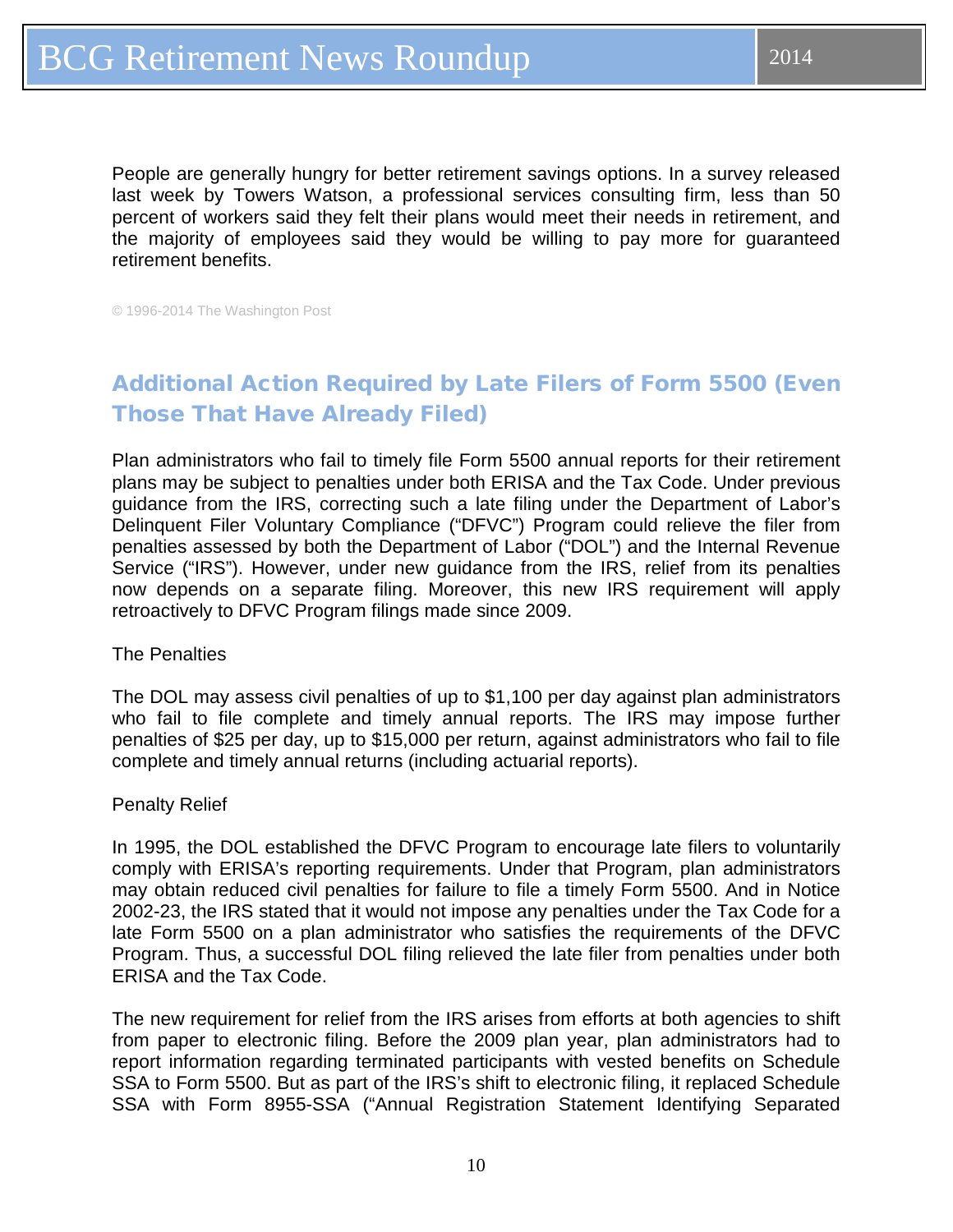In 2013, the DOL revised the DFVC Program to require that all delinquent annual reports be submitted electronically, using its EFAST2 Program. It also announced that late filers would not be permitted to submit Form 8955-SSA (or Schedule SSA) under the DFVC Program, even for 2008 and prior plan years. Thus, information that the IRS requires to be reported on Form 8955-SSA (or, for plan years before 2009, Schedule SSA) may no longer be submitted as part of a DFVC Program correction.

In Notice 2014-32 (the "Notice"), the IRS has addressed this gap by establishing a new procedure for obtaining relief from the late-filing penalties imposed under the Tax Code.

New Requirement for Relief from IRS Penalties

According to the Notice, the IRS will not impose penalties for the late filing of Forms 5500, 5500-SF, or 8955-SSA, or for late actuarial reports, with respect to any year for which such Form is required, if the plan administrator:

is eligible for and satisfies the requirements of the DFVC Program with respect to a delinquent Form 5500 for that year; and files a complete Form 8955-SSA for that year (to the extent that the required information has not already been provided to the IRS) by the later of: (i) 30 calendar days after the filer completes the DFVC Program filing, or (ii) December 1, 2014.

Ironically enough, considering the electronic origins of the problem, any such Form 8955-SSA must be filed on paper. When completing the Form 8955-SSA, the filer must check the box on Line C, Part I (Special Extension) and enter "DFVC" in the space provided on Line C.

According to the Notice, only the Form 8955-SSA is required. In other words, there is no need to file a separate application for penalty relief with the IRS. Instead, the IRS will coordinate with the DOL in determining which late filers are eligible for relief.

#### ERISA Plans Only

The relief provided under the Notice applies only to retirement plans that are subject to Title I of ERISA. Thus, filers of Forms 5500-EZ and 5500-SF (for non-ERISA plans) are not eligible. However, the IRS has also established a temporary pilot program under which non-ERISA plans may seek penalty relief. (That program is described in in Revenue Procedure 2014-32.)

What Does This Mean for Plan Sponsors?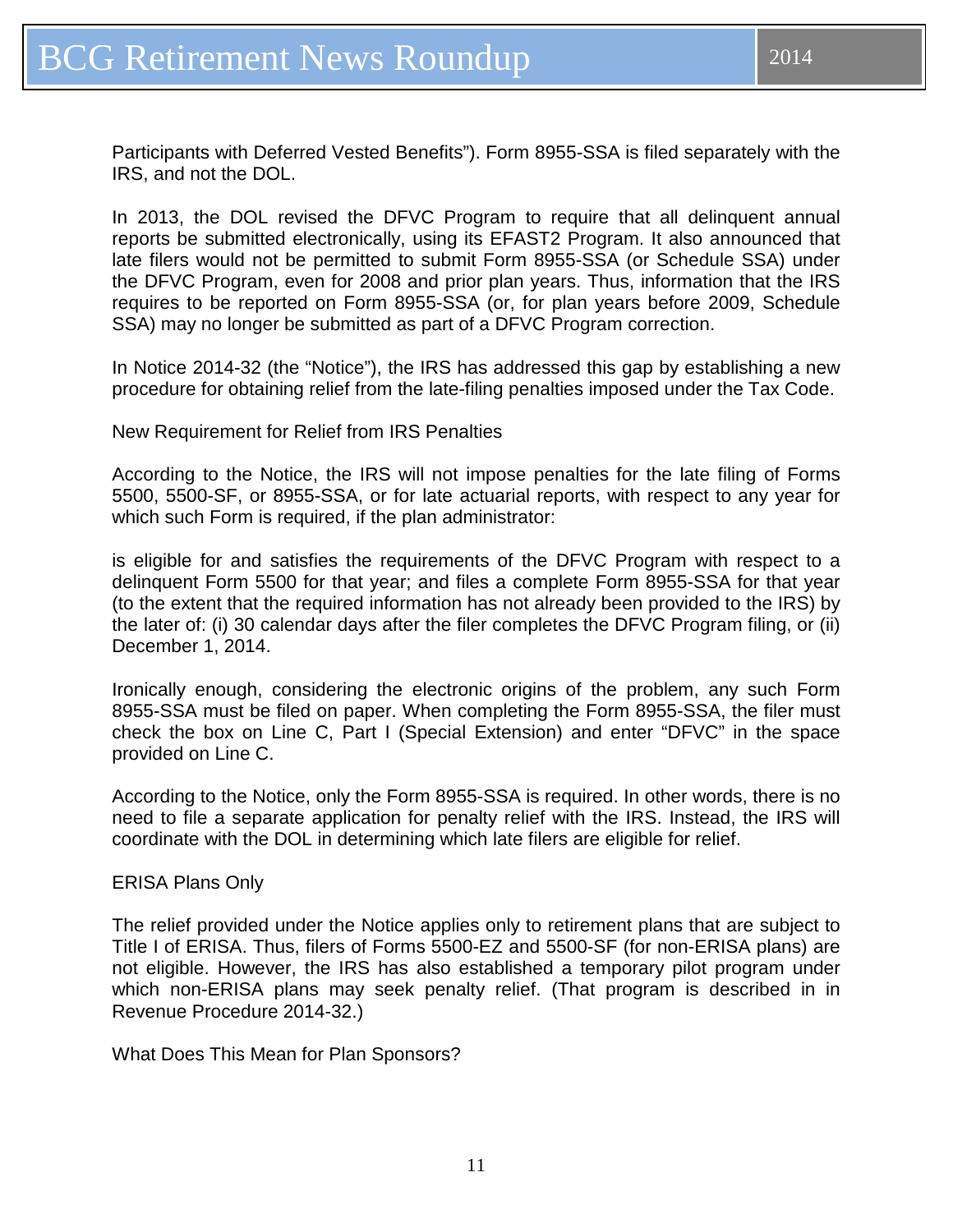<span id="page-11-0"></span>Plan administrators who have failed to timely file a Form 5500, Schedule SSA, or Form 8955-SSA should understand the new requirements for relief from penalties assessed under the Tax Code and take advantage of this relief before the deadline expires. Administrators who have already obtained relief from the DOL penalties under the DFVC Program must file the appropriate Form 9855-SSA with the IRS before the December 1, 2014, deadline. Those who have not yet completed a filing under the DFVC Program must first do so, and then file Form 8955-SSA with the IRS before the applicable deadline (the later of 30 days after the DFVC filing is complete or December 1, 2014).

© 2014 Spencer Fane Britt & Browne LLP

## Final Rule Issued on Phase-in of PBGC Guarantee for Shutdown Pensions

The Pension Benefit Guaranty Corporation (PBGC) recently issued a final rule (the Rule) on the phase-in of PBGC's guarantee of shutdown pensions and other benefits payable upon the occurrence of unpredictable contingent events.

**Background** 

Shutdown Pensions and the PBGC Guarantee

Shutdown pension benefits – such as "rule of 65" or ''70/80" pensions – are typically collectively-bargained special pensions that allow employees with the right combination of age and service to begin receiving early unreduced pensions if they are terminated due to a layoff or plant closing. For example, 70/80 pensions provide full pensions in the event of a plant closing to employees whose age plus service equals 70 (if at least age 55) or 80 (at any age). Thus, an employee hired at age 18 with 31 years of service would qualify for an unreduced early pension at age 49.

Shutdown benefits often are found in the pension plans of old-line steel, aluminum, automotive and other heavy-manufacturing employers. Some companies provide a version of these special pensions to their salaried employees.

Because the benefit is contingent on the occurrence of an unpredictable event, plan sponsors are not obligated to provide for advance funding of shutdown benefits. Before the Pension Protection Act of 2006 (PPA), shutdown benefits adopted more than five years before the triggering layoffs were fully guaranteed by the PBGC. In many cases, pension plans paying shutdown pensions terminated with unfunded benefit liabilities within a few years of the shutdown, forcing the PBGC to pick up this liability.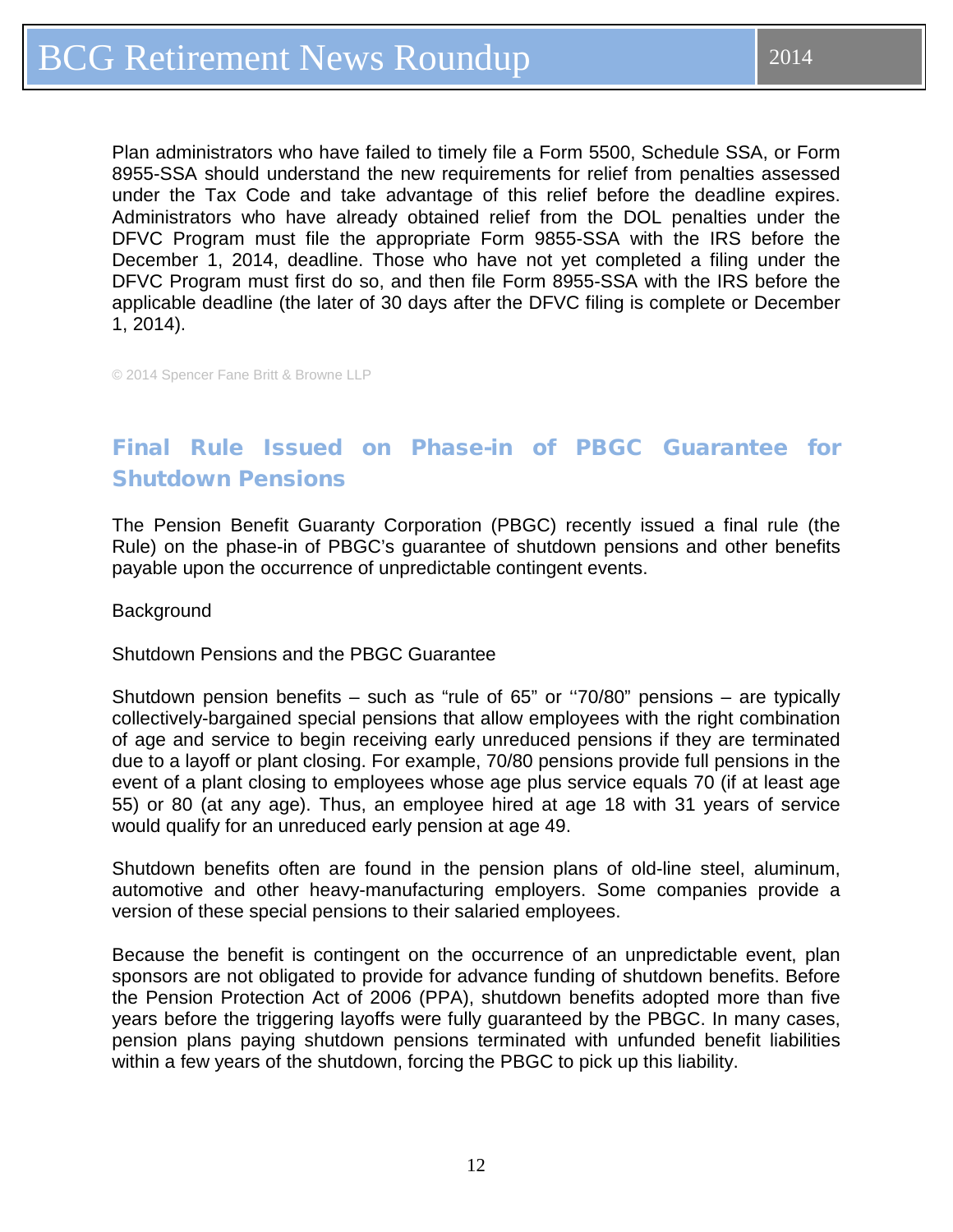Not surprisingly, plant shutdowns often occur when the employer is experiencing financial difficulty and pension funding is jeopardized. Since 1987, PBGC has assumed more than \$1 billion of unfunded benefit liabilities from shutdown and similar benefits. Phase-in of PBGC Guarantee of New Pension Benefits in General

PBGC administers a termination insurance program for single-employer pension plan terminations under Title IV of ERISA. Typically, when an underfunded pension plan subject to Title IV terminates, PBGC is appointed as the trustee of the plan and becomes responsible for paying benefits.

ERISA has a phase-in scheme for PBGC's guarantee of any new pension benefits or benefit increases that a plan sponsor creates. The phase-in of PBGC's guarantee protects PBGC from losses caused by benefit increases made effective shortly before plan termination. The phase-in of the guarantee allows time for the funding of new liabilities before they are fully guaranteed.

Under ERISA Section 4022, PBGC's guarantee is phased in over a five-year period, which begins on the later of the date the new benefit or benefit increase is adopted or the date it is effective. The phase-in is based on the number of full years the new benefit or benefit increase has been in the plan. Generally, 20 percent of a benefit increase is guaranteed after one year, 40 percent after two years and 100 percent after five years. If the amount of the monthly benefit increase is less than \$100, the annual rate of phase-in is \$20 rather than 20 percent.

Phase-in of PBGC Guarantee of Shutdown Pensions and Other UCEBs

The PPA addressed the problem of unfunded shutdown benefits by adding ERISA Section 4022(b)(8), which changed the phase-in rules for "unpredictable contingent event benefits" (UCEBs) in the case of "unpredictable contingent events" (UCEs) occurring after July 26, 2005. UCEBs are benefits or benefit increases – such as shutdown pensions − that become payable solely by reason of the occurrence of a UCE. Under Section 4022(b)(8), for purposes of the phase-in limit, the date a UCE occurs is treated as the adoption date of the plan provision for the related UCEB. This provides PBGC a greater measure of protection from losses from unfunded UCEBs.

PBGC's Rule Implementing the PBGC Guarantee for Shutdown Pensions and Other UCEBs

The Rule largely adopts the proposed rule PBGC published in 2011 to implement Section 4022(b)(8). Specifically, the Rule (1) incorporates the definition of UCEB that is used under ERISA Section 206(g)(1)(C) and Treasury Regulation Section 1.436-1(j)(9); and (2) provides that PBGC's guarantee of UCEBs is phased-in from the latest of (i) the benefit provision's adoption date; (ii) the provision's effective date; or (iii) the date the UCE occurs.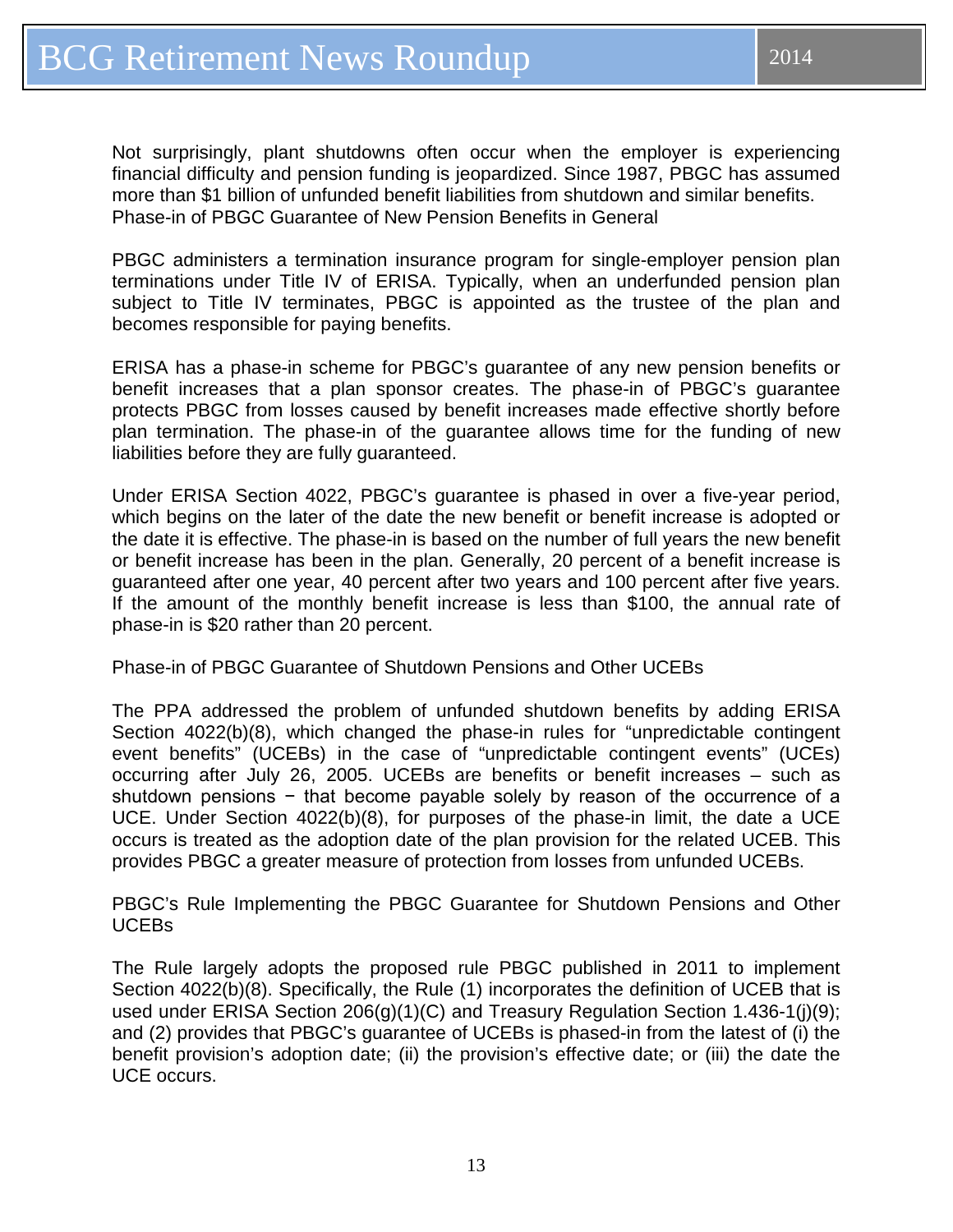#### UCEBs Covered

The Rule incorporates the definition of UCEB used in Section 206(g)(1)(C) and Section 1.436-1(j)(9). These provisions define a UCEB to include benefits payable solely by reason of (1) a plant shutdown or similar event; or (2) an occurrence other than an event, such as the attainment of a certain age or performance of service, that would trigger eligibility for a retirement benefit.

Under the Rule, PBGC will determine whether a benefit is a UCEB based on the facts and circumstances. The substance of the benefit, not what it is called, determines whether it will be considered a UCEB by PBGC. Also, the Rule clarifies that a UCEB does not cease to be a UCEB for phase-in purposes merely because the UCE has already occurred or its occurrence has become reasonably predictable.

#### Date UCE Occurs

The Rule requires that PBGC determine the date a UCE occurs based on the plan provisions and other facts and circumstances, including the nature and level of activity at a facility that is closing and the permanence of the event. Shutdown pensions are frequently the subject of grievances, arbitrations and court cases, and determinations made by an employer, plan administrator, union, arbitrator or court about the UCE date may be relevant but are not controlling as to the PBGC's determination.

If a plan provides that a UCEB is payable upon the occurrence of more than one UCE, the guarantee will be phased in from the latest date when all such UCEs have occurred. For example, if a UCEB is payable only if a participant is laid off, and the layoff continues for a specified time period, then the phase-in period begins at the end of the specified time period.

The Rule clarifies that plan provisions will determine whether a UCEB phase-in determination applies on a participant-by-participant basis, as opposed to a facility-wide or some other basis. For example, the UCE date of a UCEB triggered by a reduction in force will be determined as to each participant. Therefore, layoffs occurring on different dates will have distinct UCEs. Alternatively, UCEBs triggered by a complete shutdown of an employer's entire operations applies plant-wide. Therefore, the UCE date for all participants will be the same – the shutdown date. Interestingly, a participant-byparticipant determination of the UCE date, such as the case with sequential layoffs, may result in participants who are laid off earlier in a shutdown process receiving a greater phase-in percentage than participants laid off later in the process.

#### Date UCEB Phase-in Begins

The Rule provides that the phase-in period for a UCEB guarantee will begin on the latest of the UCEB provision's adoption date, its effective date, or the date the UCE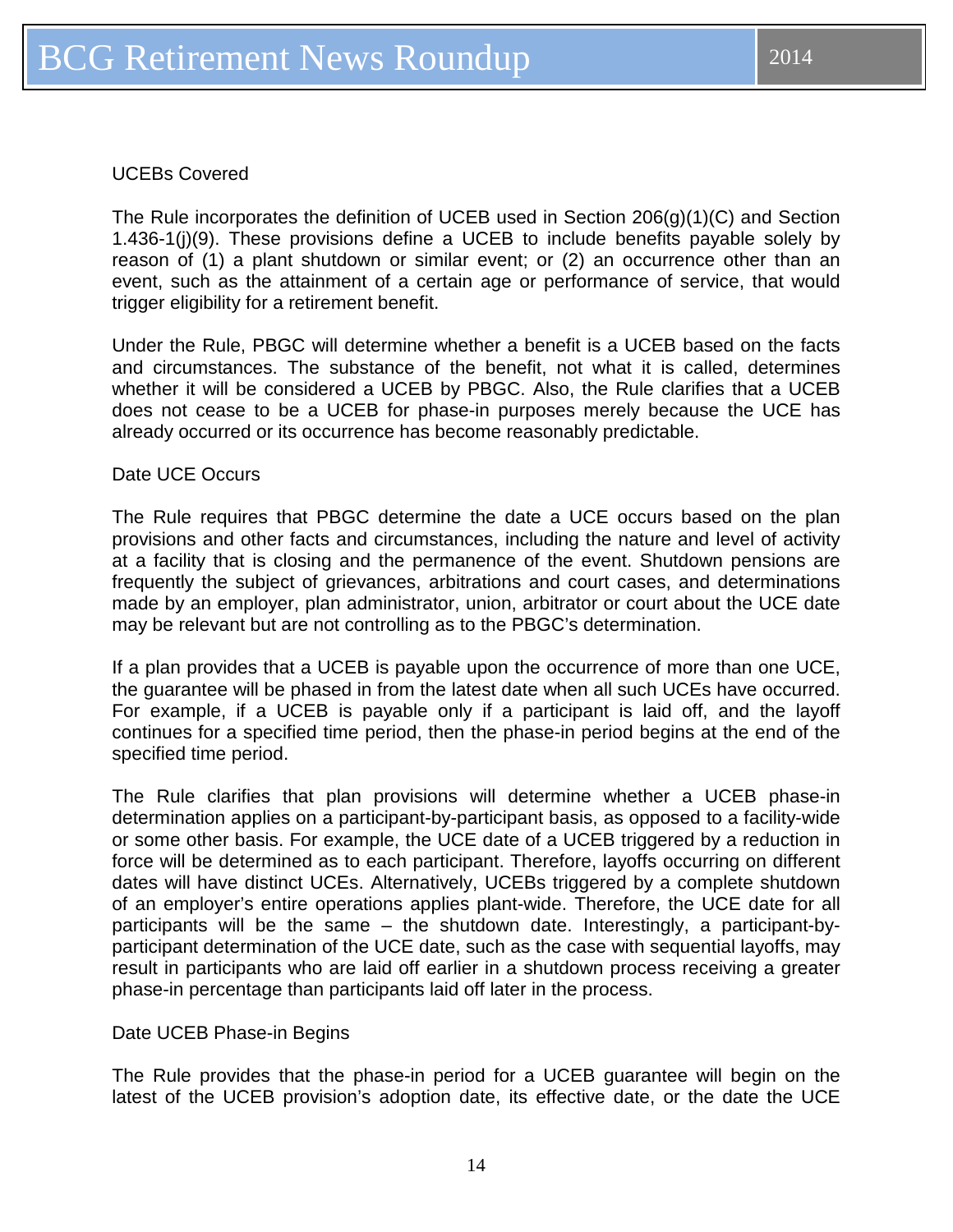<span id="page-14-0"></span>occurs. Also, if a UCEB becomes payable because a restriction under Code Section 436 is removed − for example, an adequate funding contribution is made − then the effective date of the UCEB for phase-in purposes is determined without regard to the restriction.

Bankruptcy Filings

In general, ERISA Section 4022(g) provides that when an underfunded pension plan terminates while its contributing sponsor is in bankruptcy, the amount of benefits guaranteed by PBGC under Section 4022 will be determined as of the date of the bankruptcy filing rather than the plan's termination date. The Rule clarifies that if a UCE occurs after the bankruptcy filing date, UCEBs arising from the UCE are not guaranteed because the benefits are not nonforfeitable as of the bankruptcy filing date.

Similarly, the Rule clarifies that if a UCE occurs before the bankruptcy filing date, the five-year phase-in period for any resulting UCEBs is measured from the date of the UCE to the bankruptcy filing date, rather than to the plan termination date. For example, if a permanent shutdown occurs three years before the bankruptcy filing date, the guarantee of any resulting UCEBs will be only 60 percent phased in, even if the shutdown was more than five years before the plan's termination date.

© 2014 McGuireWoods LLP

### **3 Approaches to Income-Replacement Ratios in Retirement**

#### A Clear Target

Yesterday's column suggested--courtesy of a paper entitled "American Workers' Retirement Income Security Prospects: A Critique of Recent Assessments (AWR)"--that retirees need less income than is generally believed. Typical advice is to plan for replacing 80% to 85% of preretirement income during the retirement period. That may be too much. In saving for such an amount, investors may be accepting an unnecessarily low lifestyle during their working years.

The key word being "unnecessarily." There's nothing wrong with living better during retirement than while working. That is a personal choice; there's no preferred path for consumption spending. However, the decision should be consciously made, rather than accidentally and, later, with regret.

Morningstar's Jason Stipp writes, "Just do a quick back-of-the-envelope calculation. Imagine you are saving 15% for retirement, another 15% goes to the mortgage, 5% to a 529 plan, and then another 10% for child care. Those are all expenses you can aim to not have by retirement. You're living on 55% of income--not even in the ballpark of the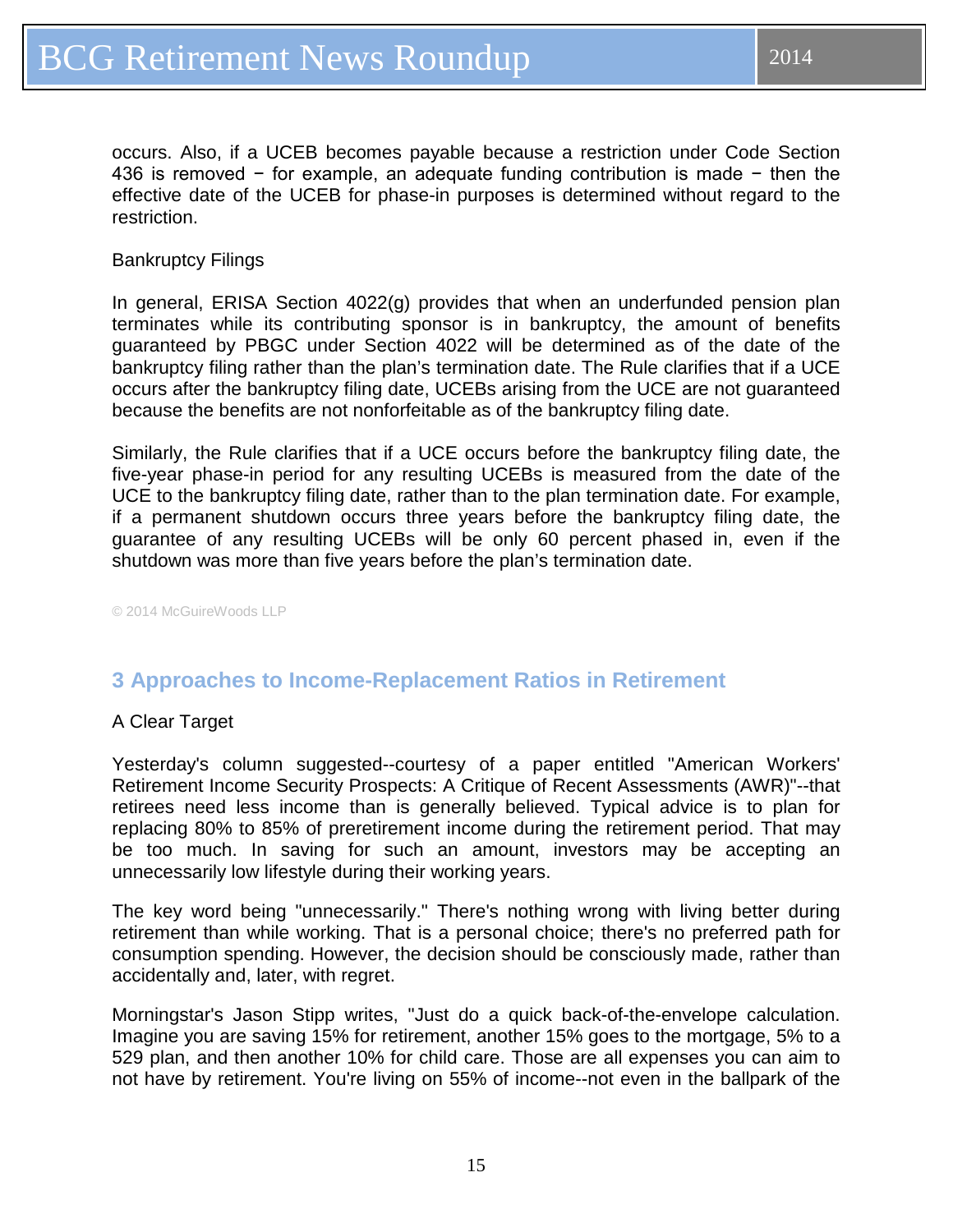That's the spirit, Jason. Our hypothetical investor probably isn't socking away 15% for retirement while saving for college expenses and funding child care, but then again, some of those other expenses could be higher.

Jason continues, "Now if you want to have a lavish retirement, that's a different story. But I also think people should consider if they want to be 85 and sitting on a giant cash pile, having sacrificed unnecessarily their whole lives. It's a balance. Dying with too much is not an optimal outcome, either--except for the financial-services industry."

Another reader writes, "The right income-replacement ratio is highly dependent on a lot of factors, in particular one's income level. If anywhere the 'one-size-fits-all' label doesn't apply, it's surely here. I know that in my case as a fairly affluent retiree, I am able to live on a higher standard of living on less than a 50% replacement ratio, due to the absence of the cost of funding retirement savings, the elimination of children's expenses (although not quite as much as planned!), and tax reductions (elimination of Social Security/Medicare tax, dividends/capital gains taxed less than ordinary income, etc.)."

It's fruitless to seek the correct income-replacement ratio, as individual circumstances vary broadly. However, one can seek a reasonable starting point. The AWR paper offers three such attempts. While each is calculated and displayed differently, the upshot is broadly similar. Low earners tend to have income-replacement ratios from 70% to 80%, while high earners are mostly from 60% to 70% (with a few lower estimates).

The first study, by John Karl Scholz and Ananth Seshadri, removes the estimated costs associated with raising children and work-related expenses from the retiree's ledger and credits the retiree's lower tax burden. It calculates income-replacement ratios as a percentage of average lifetime wages and as a percentage of the five to nine years before retirement (which are presumed to be the highest-earning years, although that is not always so). Results are given over various income levels.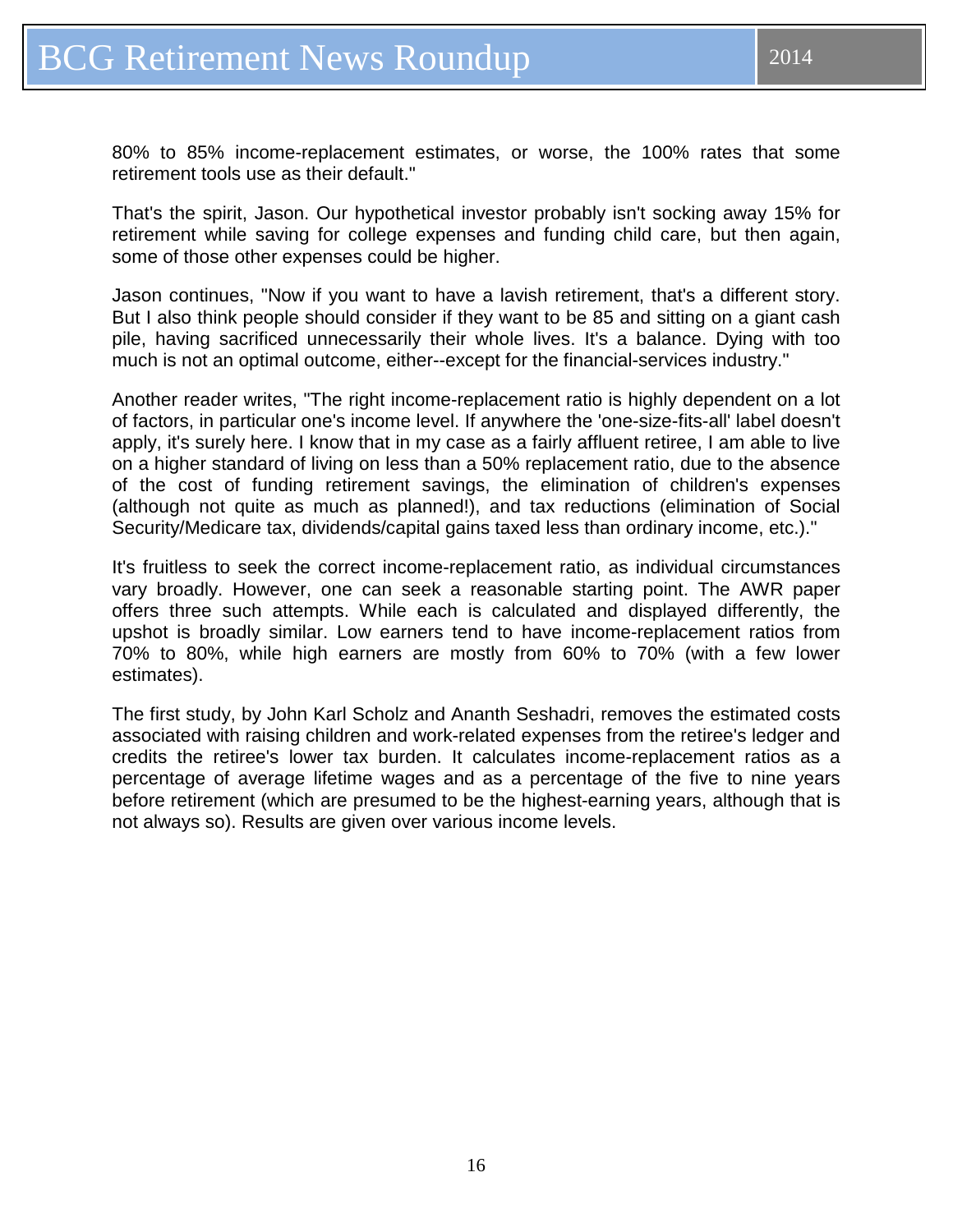| <b>Scholz and Seshadri:</b><br><b>Median Optimal Target Earnings-Replacement Ratios</b> |                           |                                                |  |  |
|-----------------------------------------------------------------------------------------|---------------------------|------------------------------------------------|--|--|
| Lifetime Earnings Percentile                                                            | Averaged Over<br>Lifetime | Averaged Over Years 5-9<br>Prior to Retirement |  |  |
| $0\% - 30\%$                                                                            | 72%                       | 73%                                            |  |  |
| 30%-40%                                                                                 | 58%                       | 50%                                            |  |  |
| 40%-50%                                                                                 | 59%                       | 56%                                            |  |  |
| $50\% - 60\%$                                                                           | 67%                       | 55%                                            |  |  |
| $60\% - 70\%$                                                                           | 67%                       | 59%                                            |  |  |
| 70%-80%                                                                                 | 68%                       | 57%                                            |  |  |
| 80%-90%                                                                                 | 73%                       | 61%                                            |  |  |
| 90%-100%                                                                                | 76%                       | 53%                                            |  |  |

Sources: John Karl Scholz and Ananth Seshadri.

Setting aside the lowest-earning 30% of workers, the picture is consistent: The incomereplacement ratio rises with income when averaged over the lifetime working years, and it declines with income when averaged over the later period. That occurs because higher-income workers substantially grow their wages over time, while lower- and middle-income workers do not. The pattern is a clear warning about creating a single income-replacement rule across a broad salary spectrum.

The Center for Retirement Research shows higher required income-replacement ratios because the Center credits workers for unearned income, such as 401(k) or other investment profits, and for "imputed rent from housing (net of interest paid on mortgage debt)." As these are not consumable items, it's not clear to me (or to AWR's authors) why they should count as preretirement income that needs to be replaced.

| <b>Center for Retirement Research (Munnell):</b><br><b>Estimated Target Preretirement Income-Replacement Ratios</b> |     |              |              |                  |
|---------------------------------------------------------------------------------------------------------------------|-----|--------------|--------------|------------------|
| Household Type                                                                                                      | AII | Bottom Third | Middle Third | <b>Top Third</b> |
| All                                                                                                                 | 71% | 81%          | 72%          | 67%              |
| Couples                                                                                                             | 73% | 81%          | 72%          | 67%              |
| One earner                                                                                                          | 76% | 85%          | 75%          | 68%              |
| Two earners                                                                                                         | 72% | 77%          | 71%          | 67%              |
| Singles                                                                                                             | 72% | 81%          | 71%          | 65%              |
| Men                                                                                                                 | 70% | 76%          | 70%          | 65%              |
| Women                                                                                                               | 73% | 82%          | 71%          | 65%              |

Source: Alicia H. Munnell, Center for Retirement Research.